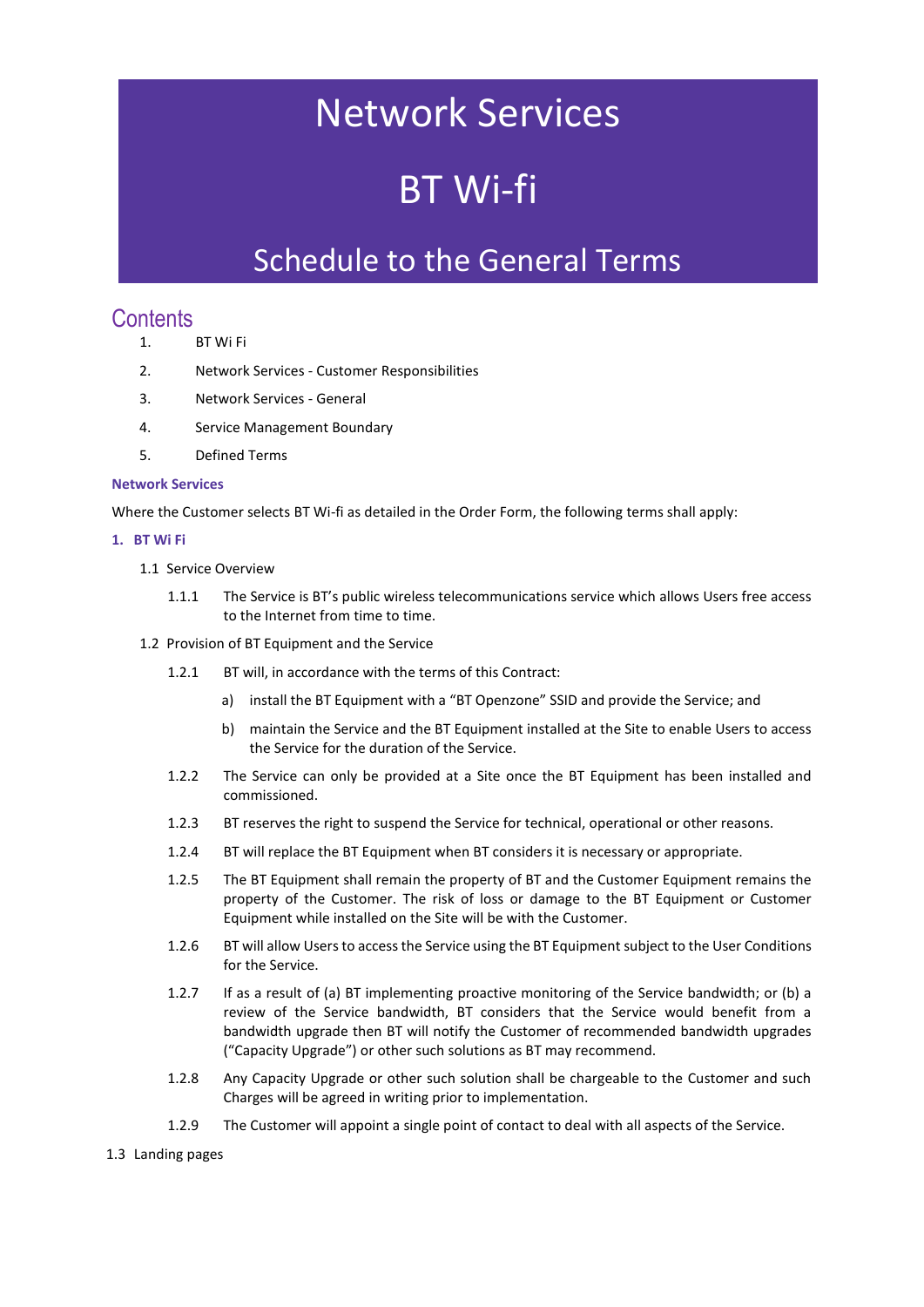

- 1.3.1 BT will provide one Landing Page that can be accessed by Users at the Sites according to whichever of the following options is set out in the Order Form:
	- a) Option 1: The Landing Page comprises the BT Mark, BT login for existing account owners and a "free Wi-fi" button presented to a User when accessing the Service with a Wi-fi compatible Device when in range of the Equipment on the Site; or
	- b) Option 2: (Additional Charges will apply)
		- i) the Landing Page comprises the BT Mark the Customer Mark, BT login for existing account owners and a "free Wi-fi" button presented to a User when accessing the Service with a Wi-fi-compatible Device when in range of the BT Equipment on the Site;
		- ii) one instance of a Customer Mark and welcome message which will be placed in area which provides up to a maximum of 75% of the Landing Page's total area. The Customer Mark and Customer's Content, which will placed in the 75% area, is to be agreed between the Customer and BT; and
		- iii) one external walled garden Link to the Customer's website homepage.
- 1.3.2 BT may charge the Customer for any other changes to the Landing Page and such charges will be agreed by the parties in writing prior to implementation.
- <span id="page-1-0"></span>1.4 Password Service
	- 1.4.1 If the Customer has selected the Password Service in the Order Form BT shall provide a Landing Page with a password login area into which the User must enter a password in order to use the Service free of charge.
	- 1.4.2 BT will provide the Customer with a username and password to a website, which the Customer can access to set up passwords that it can issue to Users at a Site ("Free Wi-fi Password"). The Customer will use the Password Service in accordance with the terms of this paragraph and any terms which can be found on the Password Service website.
	- 1.4.3 The Customer will:
		- a) provide BT with the contact details of up to two of its staff who are authorised to use the Password Service and receive a username and password to access it. These staff will ensure that the password associated with the username is changed regularly to maintain security of the Password Management Service;
		- b) ensure that the authorised staff keep secure the username and password for the Password Service and not disclose them to a third party or anyone to use the account which is not authorised by the Customer;
		- c) be responsible for issuing the Free Wi-fi Password to Users and explaining that the password must be kept secure and that the User must use the Service in accordance with the terms and conditions that can be found on the Landing Page; and
		- d) notify BT if one of the Customer's staff who have access to the Password Service leave the Customer's company or organisation, or changes their role such that they no longer require access.
	- 1.4.4 BT may suspend the Password Service if in its sole opinion the security of the Service has been compromised or likely to be compromised. BT will notify the Customer as soon as is reasonably practicable of such a suspension.
- 1.5 Responsibility of the Customer and BT
	- 1.5.1 The Customer agrees to use the Service in accordance with this Contract and in accordance with any instructions BT may give the Customer.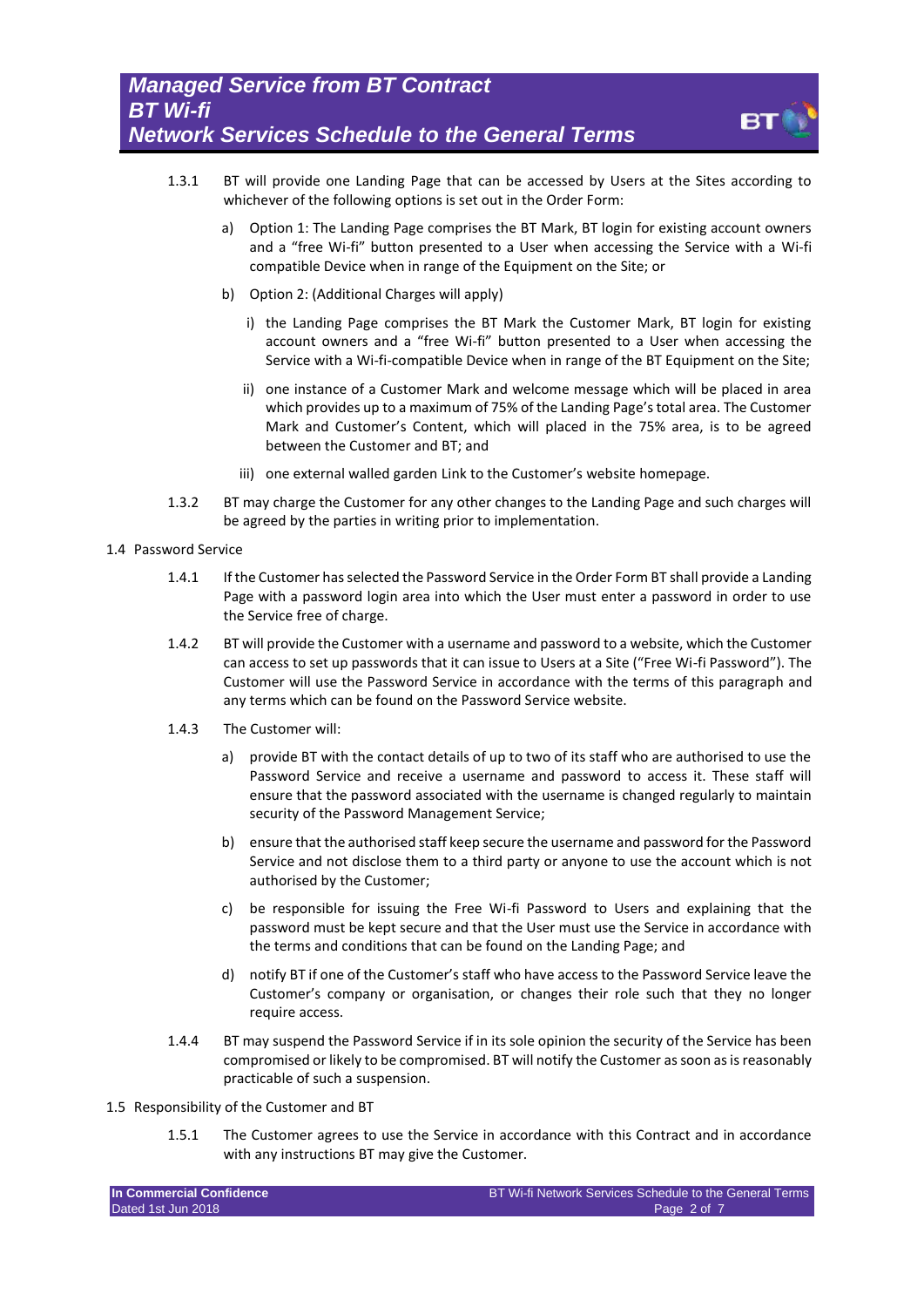- 1.5.2 The Customer will be responsible for the provision of all Content, Customer Marks. The Customer will approve in writing any Content, Customer Marks prior to it being made available on the Landing Page. Where such Content, Customer Mark includes video streaming or downloadable content, BT will approve it in relation to required bandwidth and will have the right to refuse it where in BT's sole opinion it is likely to adversely affect the use of the Service.
- 1.5.3 Any Content, Customer Mark provided in a language other than English will be approved by the Customer in writing prior to release on the Landing Page. BT, in its sole discretion, may request at any time a written translation of the text in English. The cost of any translation services will be borne by the Customer.
- 1.6 Contract Review and Marketing
	- 1.6.1 The Customer agrees and as reasonably requested by BT to the following:
		- a) to complete all questionnaires or other documents BT may send to the Customer concerning the Service and the BT Equipment;
		- b) to participate in such interviews and discussion groups as BT may from time to time arrange; and
		- c) to provide BT with such information about the Service and the BT Equipment as BT may reasonably require.
	- 1.6.2 The Customer acknowledges that such information is necessary to enable BT to evaluate the development of the Service.
	- 1.6.3 The Customer agrees to provide a reference of the installation, usage, performance or other aspect of the Service to new site partners from time to time.
	- 1.6.4 BT and the Customer will meet from time to time to discuss marketing campaigns for the promotion of the Service to users. The parties will agree in writing the details of the campaigns (and any related costs) to be undertaken.
- 1.7 Customer's Responsibilities
	- 1.7.1 Until termination of the Service or this Contract, whichever is the earlier, the Customer will not install or permit the installation of any alternative Public Wi-fi or small cell service or equipment on the Site(s).
	- 1.7.2 The Customer represents and warrants to BT that it has the full right and power to enter into this Contract and to grant BT the Rights contained in this Contract.
	- 1.7.3 The Customer grants to BT the Rights for the duration of this Contract.
	- 1.7.4 The Customer will display in a prominent place at the Site(s) such advertising, marketing and other material as BT may reasonably require in relation to the Service and the BT Equipment including without limitation the requirements specified in paragraph 1.7.3 if applicable, indicating the availability of the Service.
	- 1.7.5 The Customer will:
		- a) pay all electricity charges in respect of the use of electrical power at the Sites;
		- b) ensure that sufficient physical space and access are available for the BT Equipment; and
		- c) notify BT of any changes or planned changes to:
			- i) the Customer Equipment or;
			- ii) its network where such change may have any material adverse effect on the Service, or
			- iii) as soon as reasonably practicable before implementation of the change.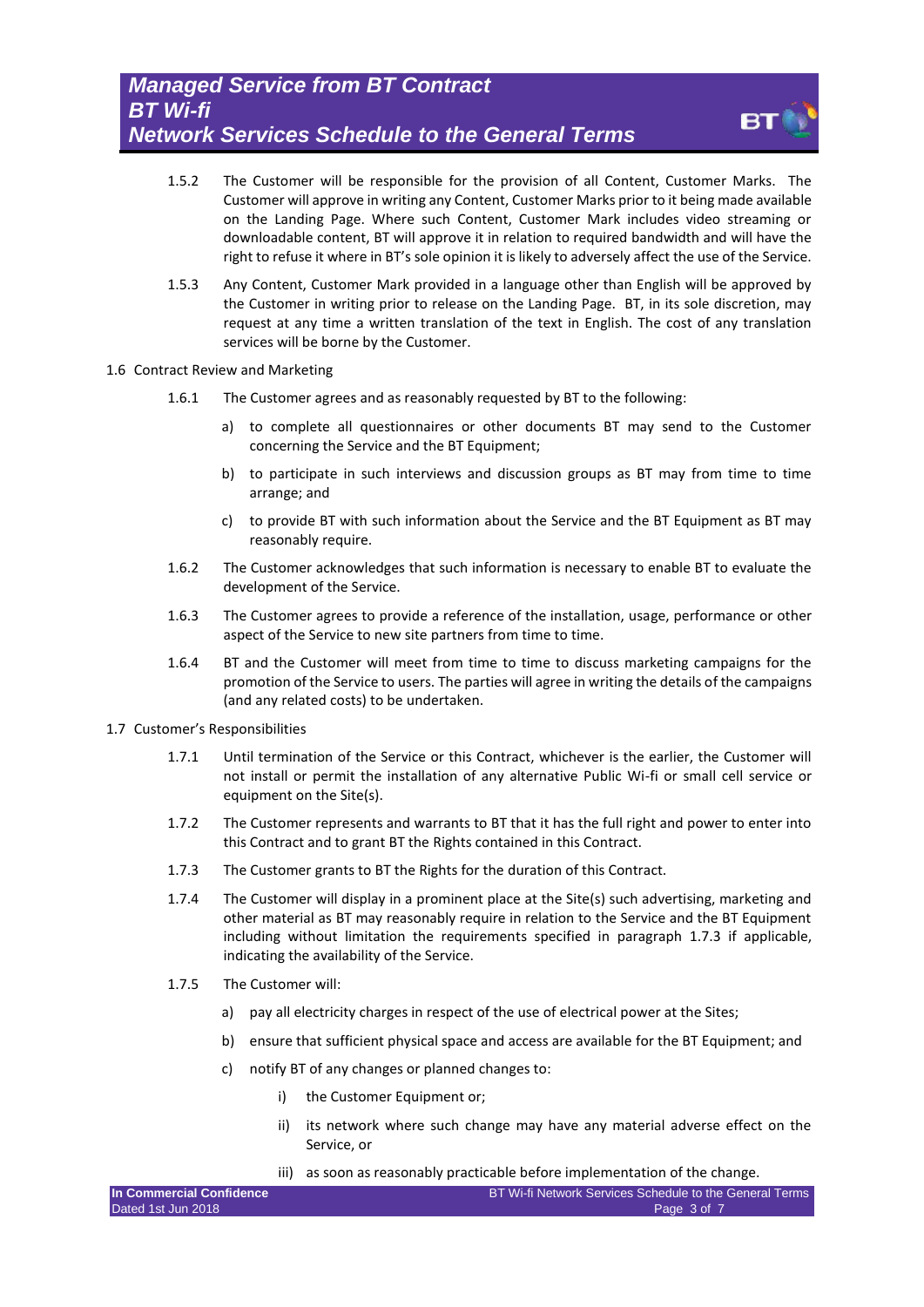

#### 1.8 Misuse

The Customer will take all reasonable steps to ensure that the Service and the BT Equipment are not used in any way that would put BT in breach of the terms of any agreement BT has with any public telecommunications operator, notified in writing by BT to the Customer.

#### 1.9 Call Monitoring & Recording

BT may monitor and record its communications with the Customer, including e-mails and phone conversations. Information collected by BT may be used for training purposes, quality assurance, to record details about the Services ordered by the Customer, and in order to meet BT's legal and regulatory obligations generally.

#### 1.10 Confidentiality

- 1.10.1 Information BT holds about the Customer may be used for fraud prevention and credit vetting purposes and this may include BT sharing such information with third party companies including other communication companies.
- 1.11 Limitation of Liability
	- 1.11.1 In addition to the Limitation of Liability provisions outlines in the Conditions. BT excludes all liability of any kind in respect of the Content, and any other material on the Internet that can be accessed via the Service (including Landing Page), except for any BT Mark or BT's own material on the Internet.
	- 1.11.2 BT will not accept any liability, howsoever arising, incurred due to:
		- a) discrepancies, errors or omissions in Content; and
		- b) delays to the provision of the Service caused by the Customer's failure to supply or approve Content.
	- 1.11.3 The Customer accepts that due to the diversity of web browser software, the functionality and on screen images created, including objects may appear visually different in different web browsers or on different equipment such as personal computers, mobile telephones, personal digital assistants, or multimedia kiosks. Accordingly BT accepts no liability for such differences.
	- 1.11.4 The Customer acknowledges and accepts that colour tones, text typefaces, graphic quality and matches and audio quality and matches cannot be guaranteed due to hardware and software limitations and restrictions around the world.
	- 1.11.5 Nothing in this paragraph 1.11 or elsewhere in the Service Schedule excludes or limits the Customer's liability to pay (without set-off) the Charges set out in the Order Form.
- 1.12 Intellectual Property Rights
	- 1.12.1 Neither party acquires any rights to the other party's IPR under the Agreement except the limited rights necessary to perform obligations under the Agreement.
	- 1.12.2 The Customer will not, without BT's prior written agreement, use any BT Marks.
	- 1.12.3 BT will not, without the Customer's prior written agreement, use any Customer Marks.
	- 1.12.4 The Customer hereby grants BT solely for the duration of this Contract an irrevocable, unfettered, worldwide, royalty free licence to use, reproduce and display the Customer Marks, and URLs and such information or materials supplied to BT by the Customer in connection with this Contract together with the copyright, for all purposes connected with the provision of the Service.
- 1.13 Warranties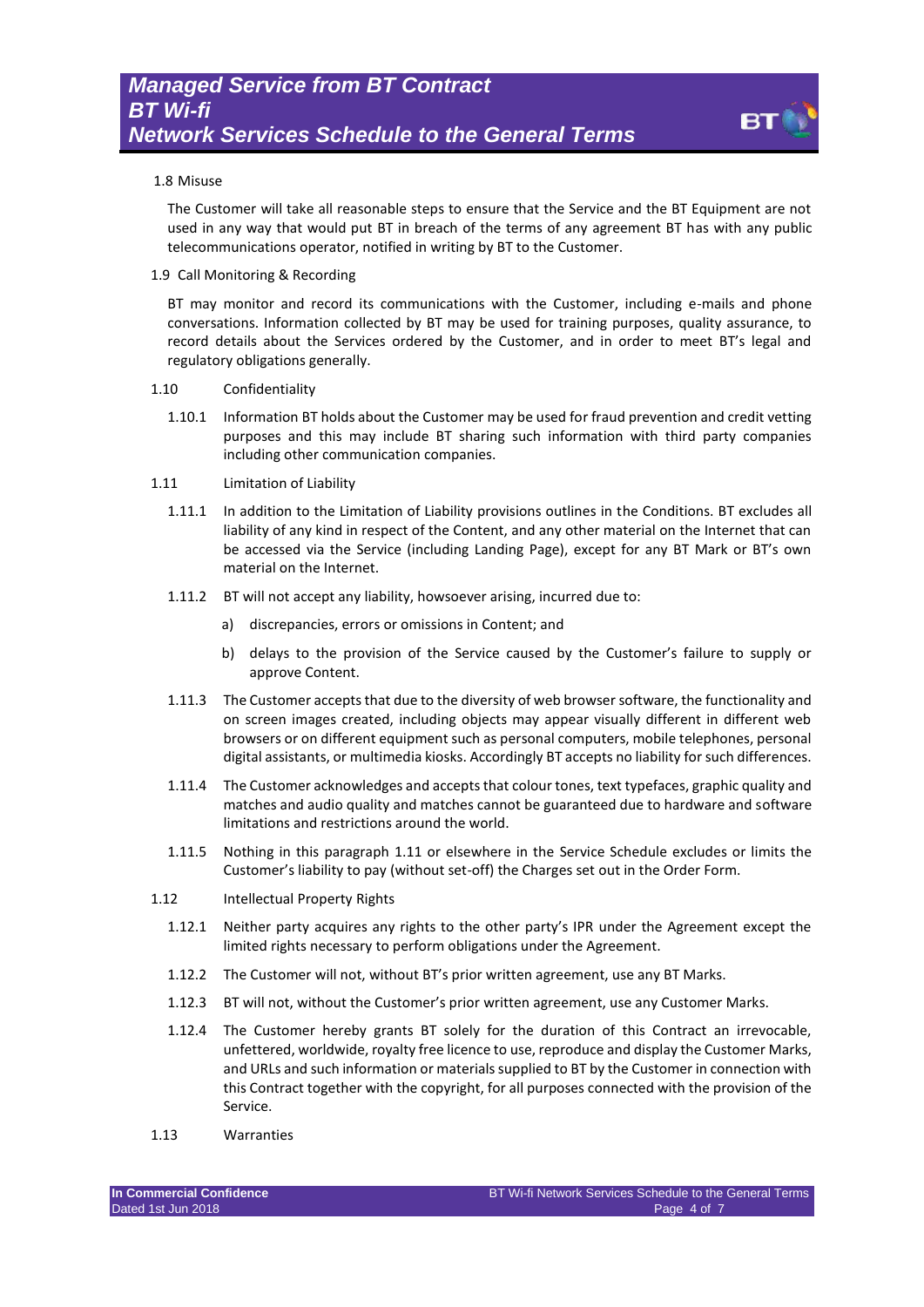

The Customer represents and warrants, and continues to warrant, until termination of this Agreement that:

- 1.13.1 The Content or Customer Mark will not include any information or material which when used or communicated to the public in accordance with the terms of this Agreement:
	- a) infringes the rights of any third party including without limitation, copyright, moral rights, right of privacy, rights in performances, image rights or restrictive covenant;
	- b) is offensive, abusive, indecent, defamatory, obscene or menacing or in breach of confidence or illegal or the accessing, holding, transmitting or supplying of which would be a criminal offence or otherwise unlawful; and
	- c) causes annoyance, inconvenience or needless anxiety.
- 1.13.2 All clearances, licences and consents necessary for the use and communication to the public of the Content or Customer Mark have been obtained and all fees or royalties have been paid.
- 1.14 Suspension of Links
	- 1.14.1 BT may, without prior notice and without liability to the Customer, disable any Link and where applicable remove Content from any Landing Page if, in BT's reasonable opinion, any aspect of the Content and/or content linked from the Landing Page:
		- a) does not comply with any code of practice or regulation;
		- b) is in breach of paragraph 1.14;
		- c) contains any virus, worm or other contaminant; and
		- d) may otherwise bring BT into disrepute.
	- 1.14.2 Where any event in paragraph 1.15.1 of this Service Schedule occurs, BT will notify the Customer of any such disablement and the reasons for it.
- 1.15 Customer Marketing Activities
	- 1.15.1 The Customer shall, at its own cost and expense, and in conjunction with the BT marketing manager, undertake the following marketing activities as a minimum at each Site for the duration of the Service:
		- a) show BT as the Wi-fi service provider on each and every sign at each Site that lists the facilities and services available at the Site, such signage to include an authorised copy of the BT Wi-fi Mark;
		- b) prominently display at every reception desk, information desk or other form of visitor help desk at a Site BT marketing material and leaflets relating to the Service; and
		- c) up on launch of the Service, an email to be sent to all building employees advertising the new Service.
	- 1.15.2 The Customer shall, at its own cost and expense and for the duration of the Service, ensure the Customer's corporate website is updated such that it shows "BT Wi-fi" as the Wi-fi service provider including an authorised copy of the BT Wi-fi Mark.

#### **2 Network Services - Customer Responsibilities**

- 2.1 All Customer Equipment and any access circuits leased by the Customer directly from a Third Party shall be the sole responsibility of the Customer and are not included as part of the Service.
- 2.2 Unless otherwise stated, the Customer is responsible for providing suitable computer hardware, Software and telecommunications equipment and services necessary to access and use the Service.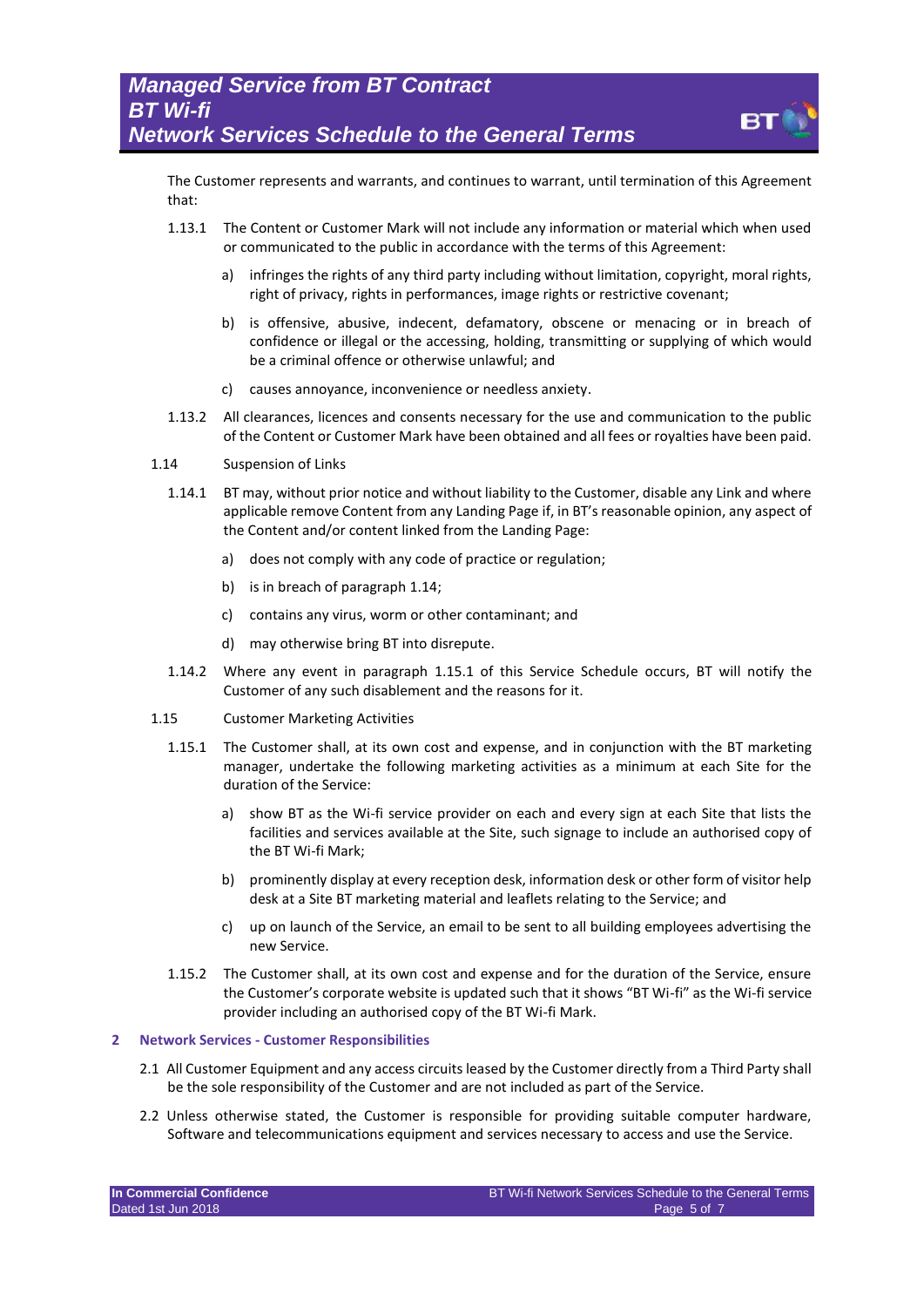

- 2.3 The Customer shall be responsible for providing a suitable IP addressing scheme (that must be at least a /24 address block) that is registered with an approved Internet registration authority, otherwise it will not be accepted by BT. The Customer shall ensure that it has a single IP address within the Customer Network. Unless the Customer has selected the Configuration Management option, the Customer shall also be responsible for devising any IP addresses which may be required for the purposes of WAN, LAN or both as appropriate, network management.
- 2.4 If the Customer accesses the Service via a LAN, the Customer is responsible for:
	- 2.4.1 providing and maintaining a suitable LAN and IP router capable of interfacing satisfactorily with the Service; and
	- 2.4.2 configuration of the IP router.
- 2.5 The Customer shall be responsible for the creation, maintenance and design of all Customer Information.
- 2.6 The Customer warrants that it will comply with all consumer and other legislation, instructions or guidelines issued by regulatory authorities, relevant licences and any other codes of practice which apply to the Customer or BT and which relate to the provision of Customer Information provided that BT has given notice to the Customer of those which apply to BT.
- 2.7 Where appropriate, the Customer must specify the volume of traffic required for each CoS level.
- 2.8 The Customer must adhere to the recommended bandwidth, access rate or specified volume of traffic as specified by BT for each CoS level. The Customer acknowledges that if it exceeds such recommended bandwidth, access rate or specified volume of traffic, then this may result in service degradation for which BT will not be liable.
- 2.9 To enable BT to provide a CoS level, classification of traffic must be carried out. Unless the Customer has requested to carry out classification of traffic via Professional Services such classification will be the sole responsibility of the Customer.

#### **3 Network Services - General**

- 3.1 Where an IP address or Domain Name is allocated to the Customer, it may only be used in connection with the Service. Except where expressly registered in the Customer's name, all BT based IP addresses and domain names made available on the Customer's behalf in connection with the Service shall at all times remain the property of BT and shall be non-transferable. The Customer shall have no right to use such IP addresses or domain names upon termination of the Service, at which time they will revert to BT.
- 3.2 Where the Customer has requested network address translation, BT will configure the Service in accordance with the details specified in the design summary. Where the Customer subsequently requests BT to make a change to the network address configuration, the Customer shall pay BT's reasonable Charges for the work carried out.
- 3.3 The Customer will give BT as much notice as possible if it intends to use the Service or to encourage or require the use of the Service in such a way as to distort users natural usage patterns, including, by way of example, running promotions which require users to log on within a short space of time or on a "first come, first served" basis.
- 3.4 The Customer acknowledges that the quality of the Service may be impaired by the uploading and downloading of data when using an ADSL enabled Line.

#### **4 Service Management Boundary**

4.1 BT will provide and manage the WAN Services up to the bridge router interface to the Customers LAN and will not extend beyond the Customer LAN ("Service Management Boundary").